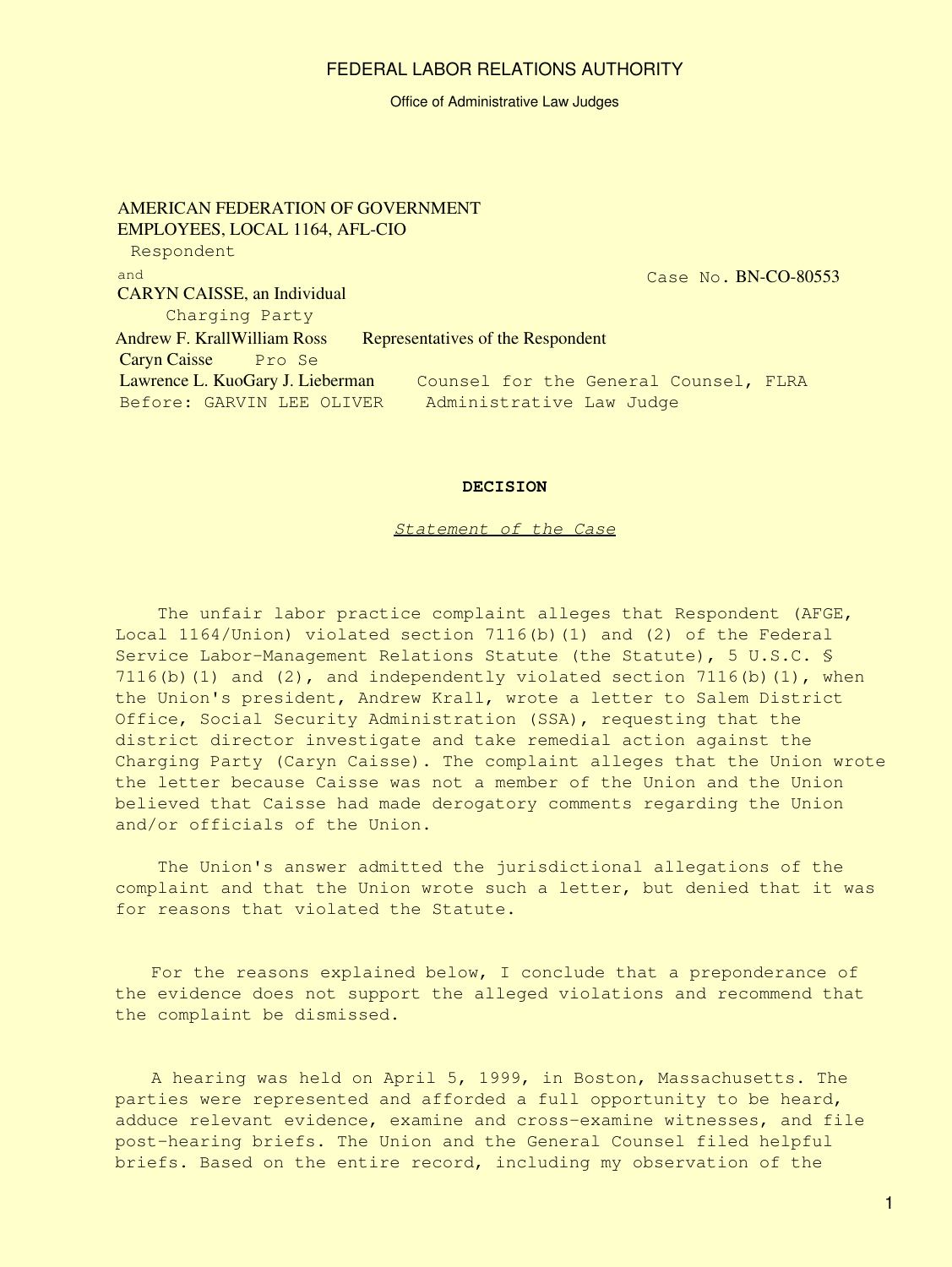witnesses and their demeanor, I make the following findings of fact, conclusions of law, and recommendations.

#### *Findings of Fact*

### A. SSA, the Union, and the Charging Party

 SSA Salem District Office, Salem, Massachusetts, provides services to the public pursuant to various SSA programs. It is staffed by two management officials, an operations supervisor and a district manager, and approximately fifteen non-management employees, including service representatives, claims representatives, and an administrative support staff.

 AFGE, AFL-CIO, is the exclusive representative of a nationwide consolidated unit of employees appropriate for collective bargaining at SSA. AFGE, Local 1164, is an agent of AFGE for the purpose of representing SSA employees, including service representatives, in the six New England states, including bargaining unit employees at the Salem District Office.

 Andrew Krall has been the Union's president since May 1994. He is employed as a claims representative in the SSA's Worcester District Office, which is located approximately 80 to 90 miles away from SSA's Salem District Office.

 William Ross is a teleservice contact representative at SSA's Boston teleservice center. He has been the Union's area two vice president since November 1993.

 William H. Thoms, Jr., a SSA claims representative, is the Union's steward at the Salem District Office. Mr. Thoms has held this position for about the last five or six years and spends about ten to fifteen percent of his duty time in his capacity as the Union's steward.

The Charging Party, Caryn Caisse, is an employee under 5 U.S.C. § 7103(a)(2) and a member of the bargaining unit represented by the Union. Ms. Caisse has been employed as an service representative for about four years and has been employed with SSA for almost 12 years.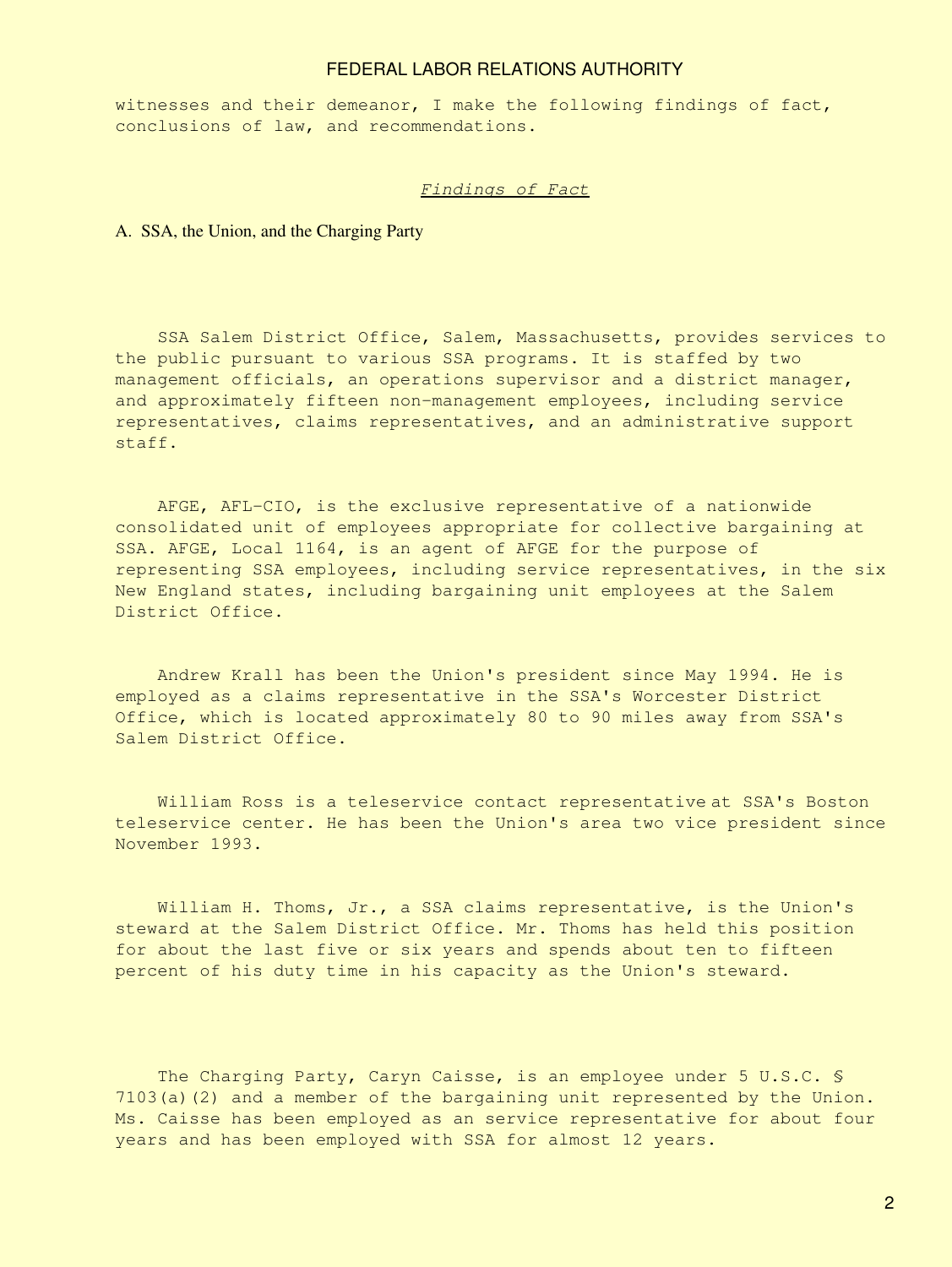*B. The Union Distributes Information Concerning Workflow Changes to its Members at the Salem District Office*

 On May 26, 1998, Mr. Thoms sent an electronic mail (e-mail) message to Union members only entitled, "Poll re proposed workflow changes." Thoms did not send Union members a copy of management's proposed changes, which he had received, but he summarized the proposed changes in his message and asked members to comment on various options he laid out or to propose their own solutions so that he could bargain with management.

 Thoms did not provide a copy of this message to Ms. Caisse. Ms. Caisse has never been a member of the Union nor has she ever paid dues to the Union. In July 1998, Ms. Caisse was the only bargaining unit employee at the Salem district office who was not a member of the Union.

 Ms. Caisse and Mr. Thoms were not personal friends. They were distant and cool on a personal basis and dealt with one another professionally on a strictly business-like basis.

 Ms. Caisse found out about Mr. Thoms's e-mail message by being shown a copy by another service representative. The next day, Ms. Caisse contacted Mr. Thoms to request a copy of the workflow change and to be included in receiving future changes.

 Mr. Thoms understood from Ms. Caisse's request that she was dissatisfied about not being included in his e-mail poll of Union members. Thoms told Ms. Caisse that, if she wanted input into the Union's position, she should join the Union. He said if she had a problem with the way the change was implemented by management, he would represent her if she wanted to file a grievance. Ms. Caisse informed Mr. Thoms that she did not wish to join the Union and did not wish to file a grievance.

Later that day, Mr. Thoms sent an e-mail message to Mr. Krall, with a copy to Ms. Caisse, regarding his conversation with Ms. Caisse and asked Mr. Krall if the statements he had made to Ms. Caisse were correct. Mr. Thoms's message, titled "Protest by non-member," described Ms. Caisse as a "Non-member [service representative] Caryn Caisse, (former clerical in the [area director's] office and [administrative assistant] in the Boston [district office])."

 The following day, Ms. Caisse asked Mr. Thoms whether Mr. Krall had informed him if he were correct. Mr. Thoms told Ms. Caisse that, according to Mr. Krall, Ms. Caisse did not have the right to receive the polls under the duty of fair representation. Ms. Caisse replied that she did not wish to be polled but only wanted to know about changes in her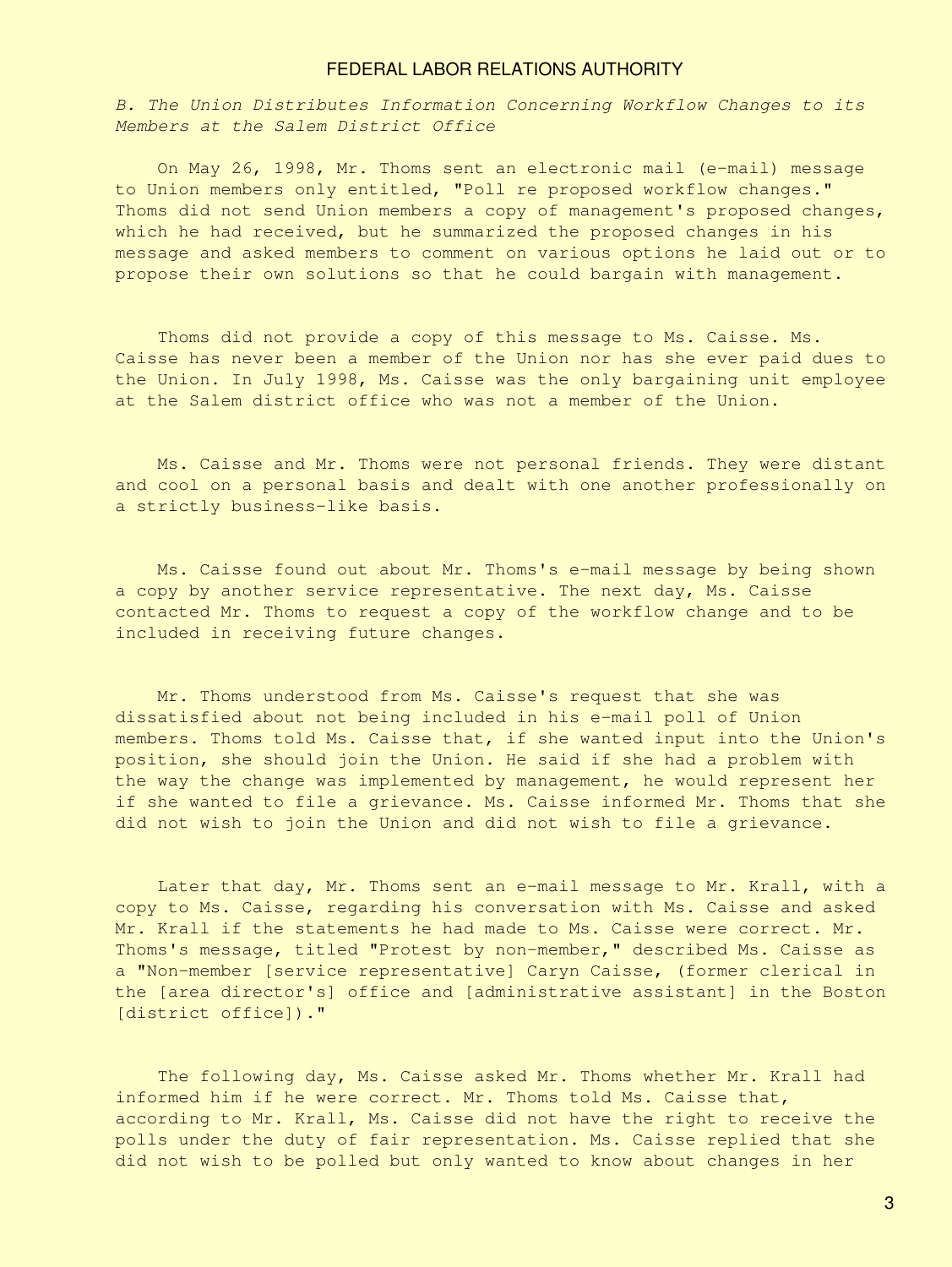workflow. Mr. Thoms further discussed the duty of fair representation and stated that if she wanted to get the mailings, she knew what to do; that before Ms. Caisse came to the office it was one hundred percent union and he would like to see it that way again. $(1)$ 

*C. Collective Bargaining Agreement and SSA Annual Personal*

*Reminders Re Courtesy*

 Article 3, Section 2A of the 1996 Collective Bargaining Agreement provides, in pertinent part:

> The parties agree that in the interest of maintaining a congenial work environment, both supervisors and employees will deal with each other in a professional manner and with courtesy, dignity, and respect.

 Section B of the 1997 SSA Annual Personnel Reminders provides, in pertinent part:

> You are responsible for observing the requirements of courtesy and consideration while dealing with coworkers or serving the public and must conduct yourself with propriety.

*D. Proposed Suspension of Thoms*

 On July 10, 1998, Mr. Thoms' suspension for two days was proposed for, among other things, writing an e-mail message to the staff which contained "rude and discourteous remarks regarding the District Manager" which "not only embarrassed the Manager but also caused a disruption in the office by upsetting the staff." The notice stated that this conduct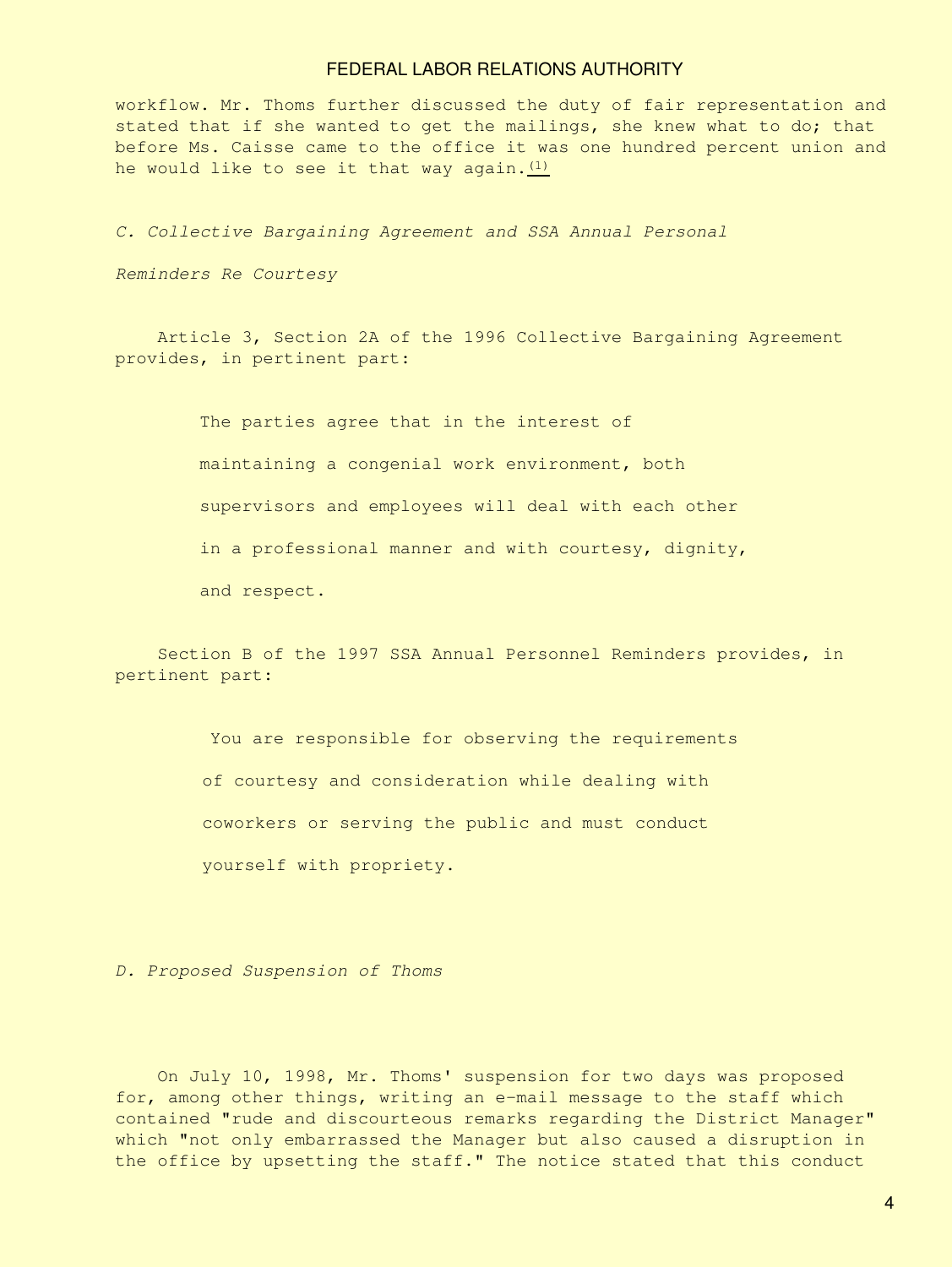violated the courtesy provisions of "Section B of the Annual Personnel Reminders booklet." The notice also stated that Supervisor Rice, in considering the proposed suspension, "considered the fact that, despite several discussions, [Thoms'] continue[s] to be rude and discourteous to management."

 On July 13, 1998, Union vice president William Ross, as Thoms' representative, requested the materials used as the basis for the proposed action. Included in the package he received were two documents which indicated to Ross that Ms. Caisse was one of the employees who had expressed the view to management that Thoms' e-mail comments concerning the district manager were not personally approved of and were offensive.

The same day that Ross received the material he contacted both Thoms and Krall to advise them of the agency's basis for the proposed suspension, including the apparent comments by Caisse. $(2)$ 

#### *E. Another Protest by Ms. Caisse*

After another polling of Union members by Thoms in late June 1998, Caisse contacted Union vice president Ross in the Boston teleservice center sometime around July 13 or 14, 1998, and requested to file a grievance against Thoms for harassment for not including her in the polling in the office. Ross explained that there was no provision for filing a grievance between employees, but she could file a grievance against management if she wished.

Ross was aware of Caisse's previous complaint to Thoms so he advised Thoms to avoid Caisse and not come in direct confrontation with her.

E. *The July 21, 1998, Conversation*

 On July 21, 1998, Ms. Caisse was at her desk conversing with coworkers Denise Putnam and Tracy Clothey, who were also at their desks a few feet away. During this conversation, Ms. Caisse, Ms. Putnam, and Ms. Clothey were discussing the suicide of Dennis Wilson, a SSA employee of the Brookline, Massachusetts Office. While Ms. Caisse, Ms. Putnam, and Ms. Clothey were engaged in this conversation, Mr. Thoms walked by.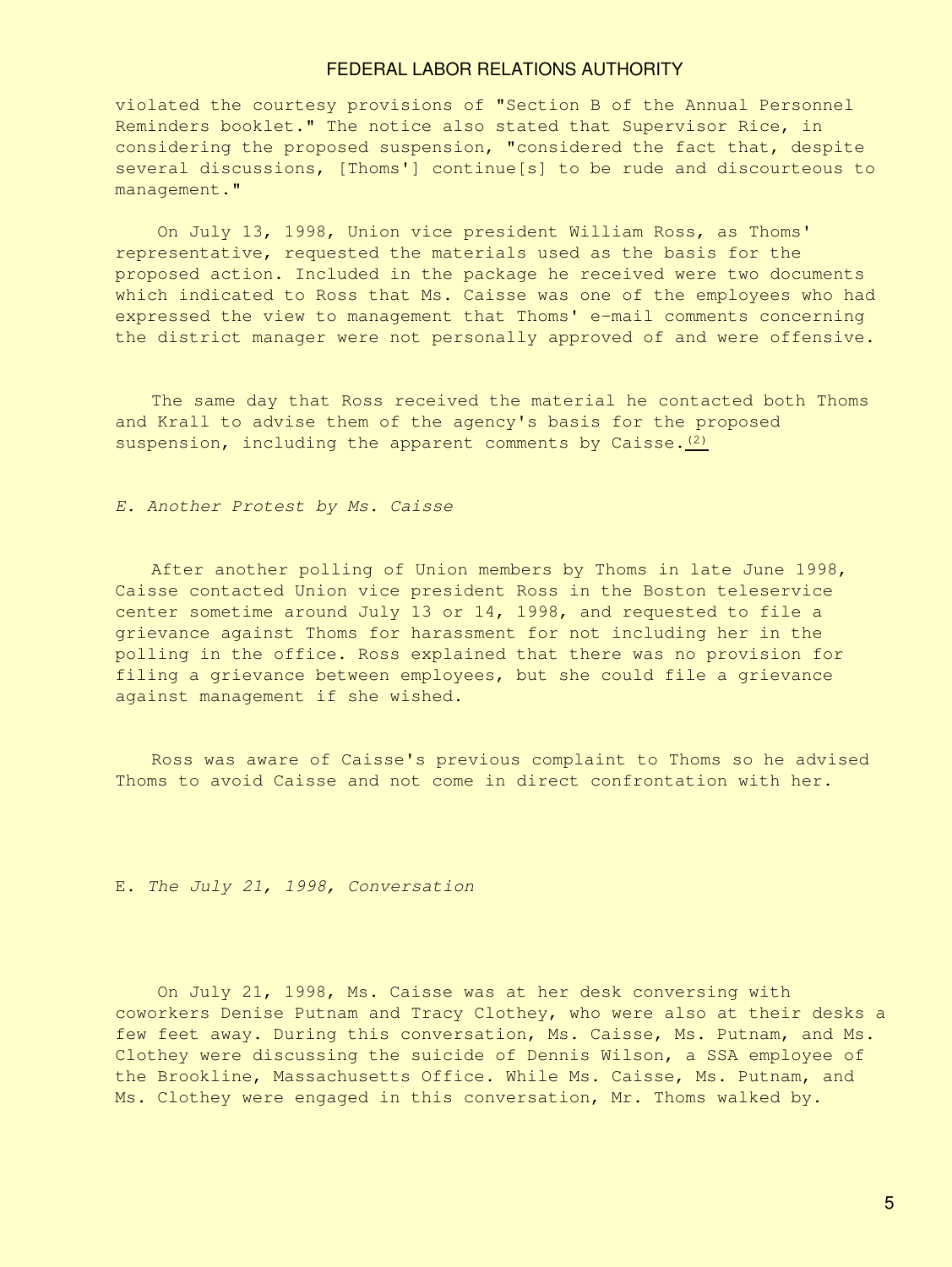Ms. Caisse incorporated Mr. Thoms into the conversation and asked Mr. Thoms if he knew Dennis Wilson. Mr. Thoms asked whether Wilson was one of the Beach Boys, a reference to the musical group. Ms. Caisse answered "No," and explained that Mr. Wilson was a claims representative who had committed suicide by jumping off the roof of the Brookline SSA office building.

Thoms said, "Why should I know him?" Caisse replied, "Well, I thought you might know of him because he was a loudmouth [or big mouth] who worked with Bill Ross [Union vice president] and I thought the union might know of him."[\(3\)](#page-12-0)

 Mr. Thoms replied to Ms. Caisse, "Why, should I go and jump off a building now too?". $(4)$ Thoms then left the area and the conversation ended.

Later that day both Caisse and Thoms discussed their versions of the conversation with Supervisor Rice.

Thoms reported the incident by e-mail to Union president Krall who was out of town at the time. Upon return and after reviewing the message, Krall contacted Thoms and offered to send a letter to District Manager Stone.

G. *Krall's July 27, 1998, Letter to District Manager Stone*

 On July 27, 1998, Union president Krall wrote to District Manager Stone, in pertinent part:

I'm sure you're aware of the tragic death of Dennis Wilson, an SSA employee in the Brookline office. Unfortunately, it seems that one Salem employee chose to try and disgrace Dennis' memory and the union with a highly rude, inflammatory comment. Shortly after learning of the tragedy, she approached Bill Thoms,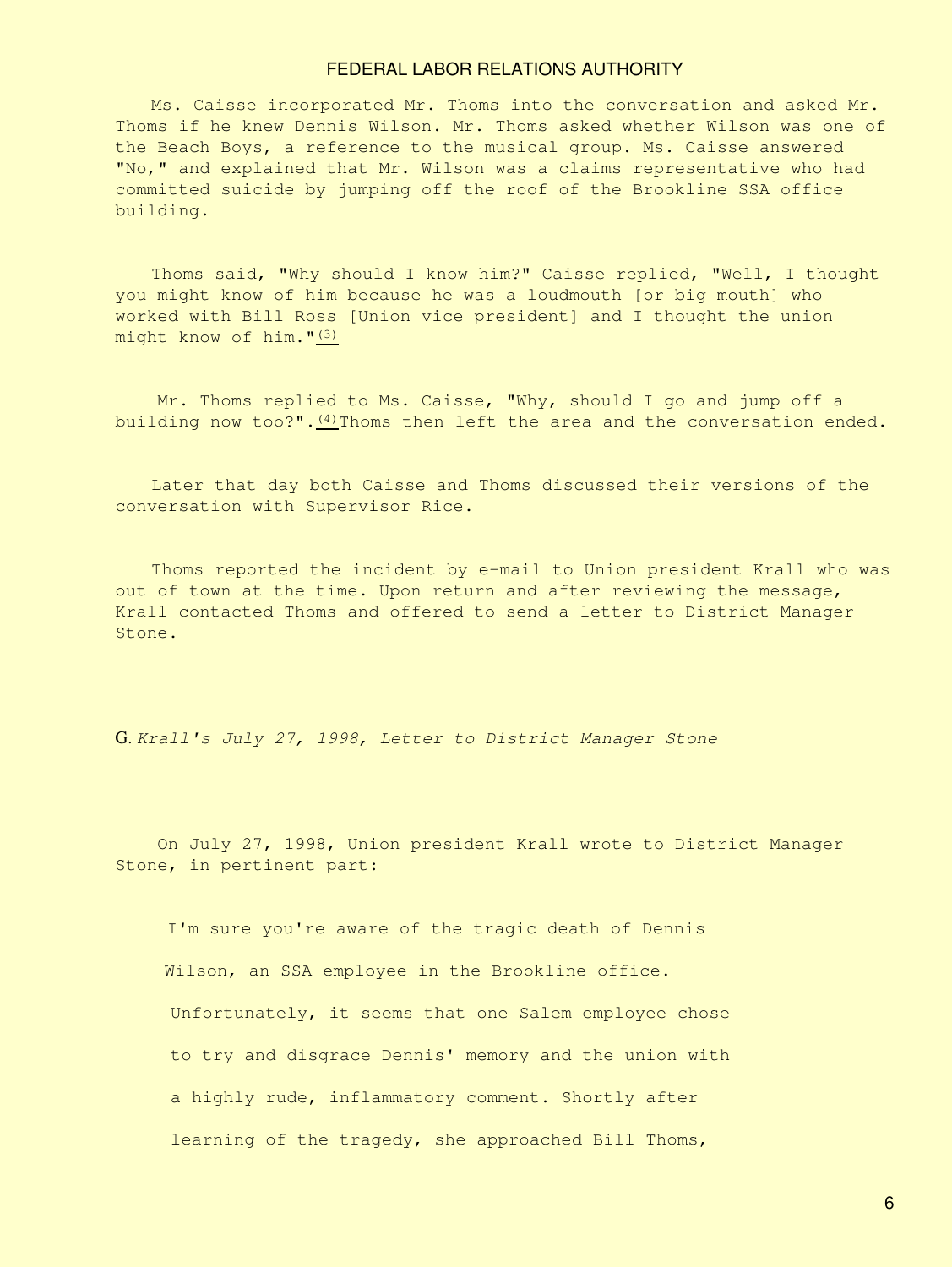advised him that the person had committed suicide, then went on to suggest that Bill should know the deceased because he had worked with Bill Ross and was a "union big mouth."

You recently proposed to suspend Bill Thoms for two days for much less provocative and damaging actions. I expect you to promptly investigate this matter and initiate remedial action. If you fail to do so and report back to me by August 5, 1998, I will assume you condone those hideous slurs and initiate appropriate action of my own.

 Krall sent copies of the letter to SSA regional commissioner and area director and also to Union officials, including Thoms, but he did not send it to Caisse or other bargaining unit employees in Salem.

On the morning of July 29, 1998, Ms. Caisse's first-line supervisor, Elaine Rice, spoke with Caisse and showed her the letter from the Union. After Caisse described her recollection of the conversation, she asked Rice what was her understanding of "remedial action." Rice explained that it could be disciplinary action, possibly including a suspension or placing something in Caisse's personnel file, but no decision had been made, and she just wanted Caisse's side of the story. Later, Caisse obtained a copy of the letter and shared it with other unit employees.

 By letter dated August 3, 1998, District Manager Stone replied to Mr. Krall's July 27, 1998, letter. The letter stated, in pertinent part:

I am responding to your letter dated July 27, 1998, regarding an alleged incident in the Salem Social Security office. Upon investigation of the matter,

7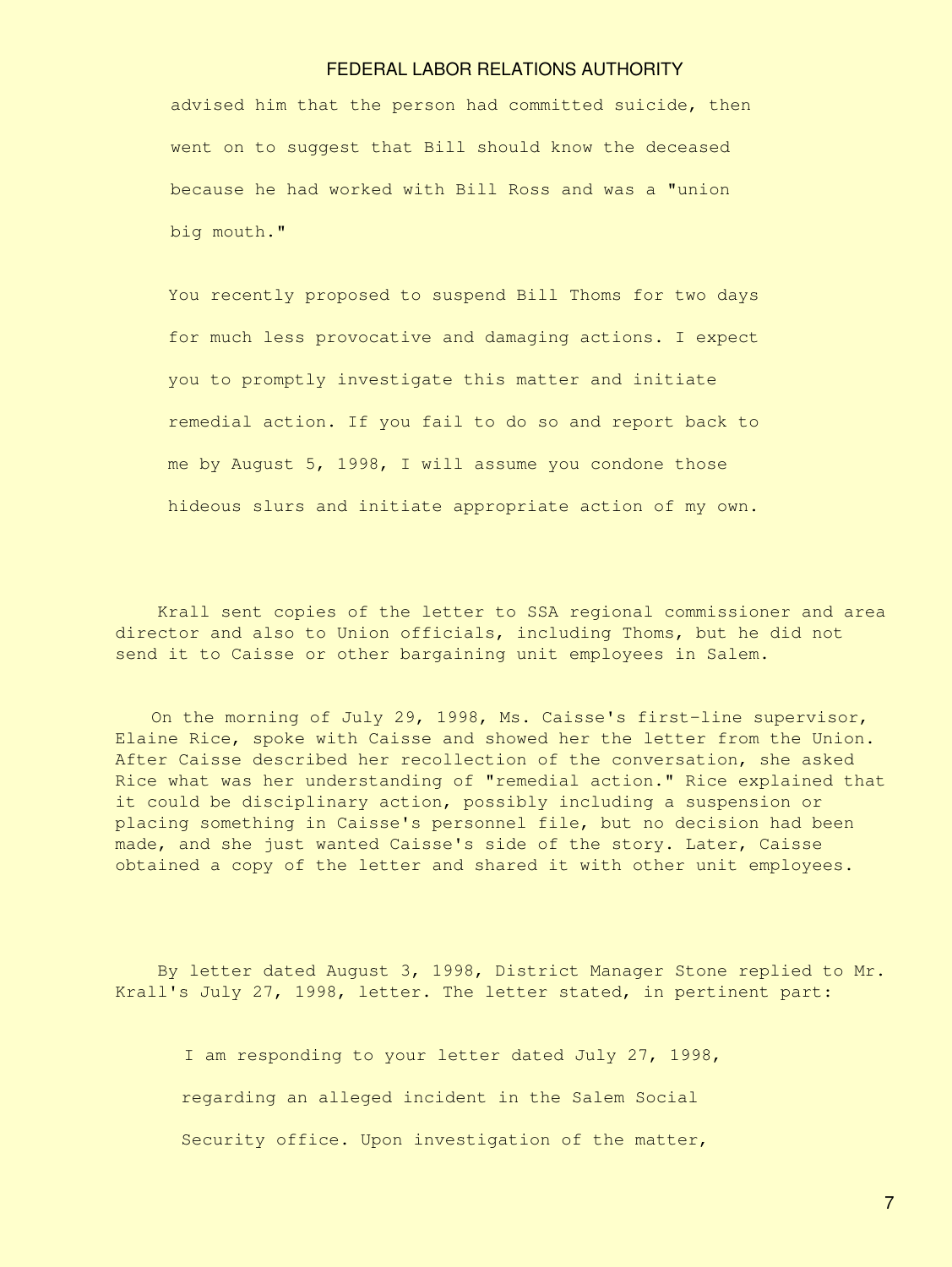your stated version of events could not be verified. While we have concluded no action can be taken based upon your allegations, let me assure you that rude or discourteous behavior by any employee in the Salem office is not condoned. (Resp. Exh. 6.)

Mr. Krall was not satisfied with Ms. Stone's response and filed a grievance against SSA on August 5, 1998.<sup>[\(5\)](#page-12-2)</sup>

#### Discussion and Conclusions

As noted, the unfair labor practice complaint alleges that the Union violated section  $7116(b)(1)$  and  $(2)$  of the Statute, and independently violated section 7116(b)(1), when Union president Andrew Krall wrote the Salem district office, requesting that the district director investigate and take remedial action against Caryn Caisse. The complaint alleges that the Union wrote the letter because Caisse was not a member of the Union and the Union believed that Caisse had made derogatory comments regarding the Union and/or officials of the Union.

The record reflects that the Union requested SSA to investigate and take remedial action because "it seems one Salem employee [Ms. Caisse] chose to disgrace Dennis'[an employee who committed suicide] memory and the union with a highly rude and inflammatory comment" by stating to Union steward Bill Thoms that he should know the person "because he had worked with Bill Ross [Union vice president] and was a 'union big mouth'." The Union stated that if SSA "fail[ed] to do so and report back to me by August 5, 1998, I will assume you condone those hideous slurs and initiate appropriate action of my own."

 Section 7102 of the Statute guarantees to each employee of the Federal Government the right, freely and without fear of penalty or reprisal, to form, join, or assist a labor organization, or to refrain from any such activity, and to be protected in the exercise of such right. Section 7102 of the Statute protects an employee's right to speak out for or against a union. *American Federation of Government Employees, Local 3475, AFL-CIO, 45 FLRA 537, 549 (1992)(AFGE, Local 3475); Overseas Education Association, 11 FLRA 377 (1983) (OEA).*

 A labor organization's interference with section 7102 rights is an unfair labor practice under section  $7116(b)(1)$ , and an effort to have a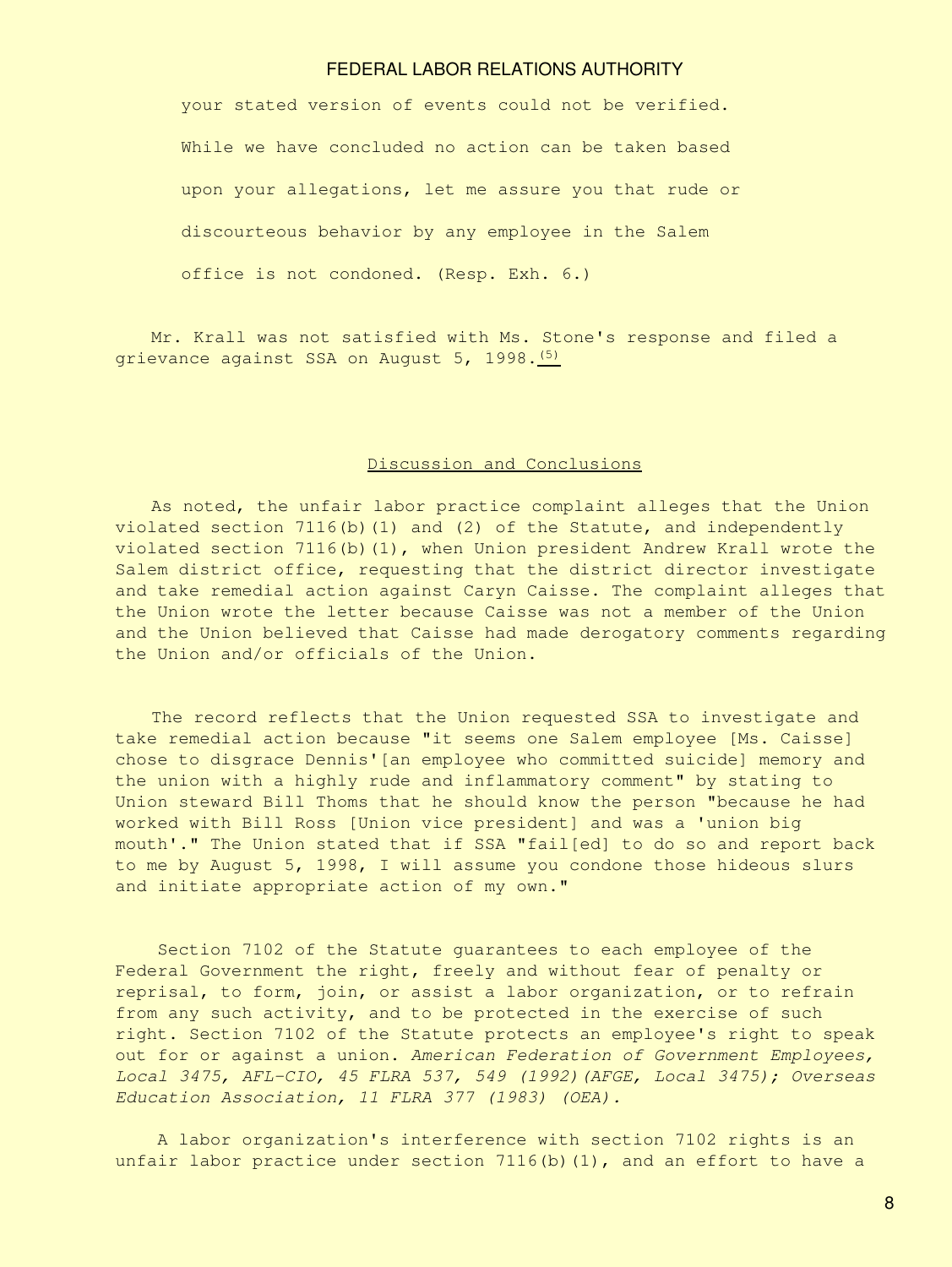bargaining unit employee disciplined because the employee engaged in such protected activity violates section 7116(b)(1) and (2) of the Statute. *AFGE, Local 3475* (union violated Statute by attempting to have agency discipline an employee for misuse of government time and equipment where union representatives were involved in the same unauthorized use and the real motivation was employee's protected activity of criticizing union officers); OEA (union violated Statute by requesting agency to discipline an employee for improper use of equipment where practice permitted other employees to so use the equipment and real motivation was the employee's distribution of an open letter critical of the local president). *Cf. Sheet Metal Workers International Association, Local 97,* 7 FLRA 799 (1982)(union attempt to have agency discipline an employee with a long record of anti-union activity for an assault upon a union steward did not violate the Statute; union was reacting to threats to health and safety, disruption of work, and justifiable alarm that agency was not taking appropriate action).

*A. The Respondent Did Not Violate Section 7116(b)(1)*

 As the Authority stated in *American Federation of Government Employees, Local 987, Warner Robins, Georgia,* 35 FLRA 720, 724 (1990):

 The standard for determining whether a union's statement violates section 7116(b)(1) of the Statute is an objective one. The question is whether, under the circumstances, employees could reasonably have drawn a coercive inference from the statement. *See Federal Employees Metal Trades Council, AFL-CIO, and International Association of Bridge, Structural and Ornamental Iron Workers, Local 745, AFL-CIO, Portsmouth Naval Shipyard, Portsmouth, New Hampshire, 12 FLRA 276, 296 (1983) (Federal Employees Metal Trades Council).* As in cases involving a violation of section 7116(a)(1) of the Statute,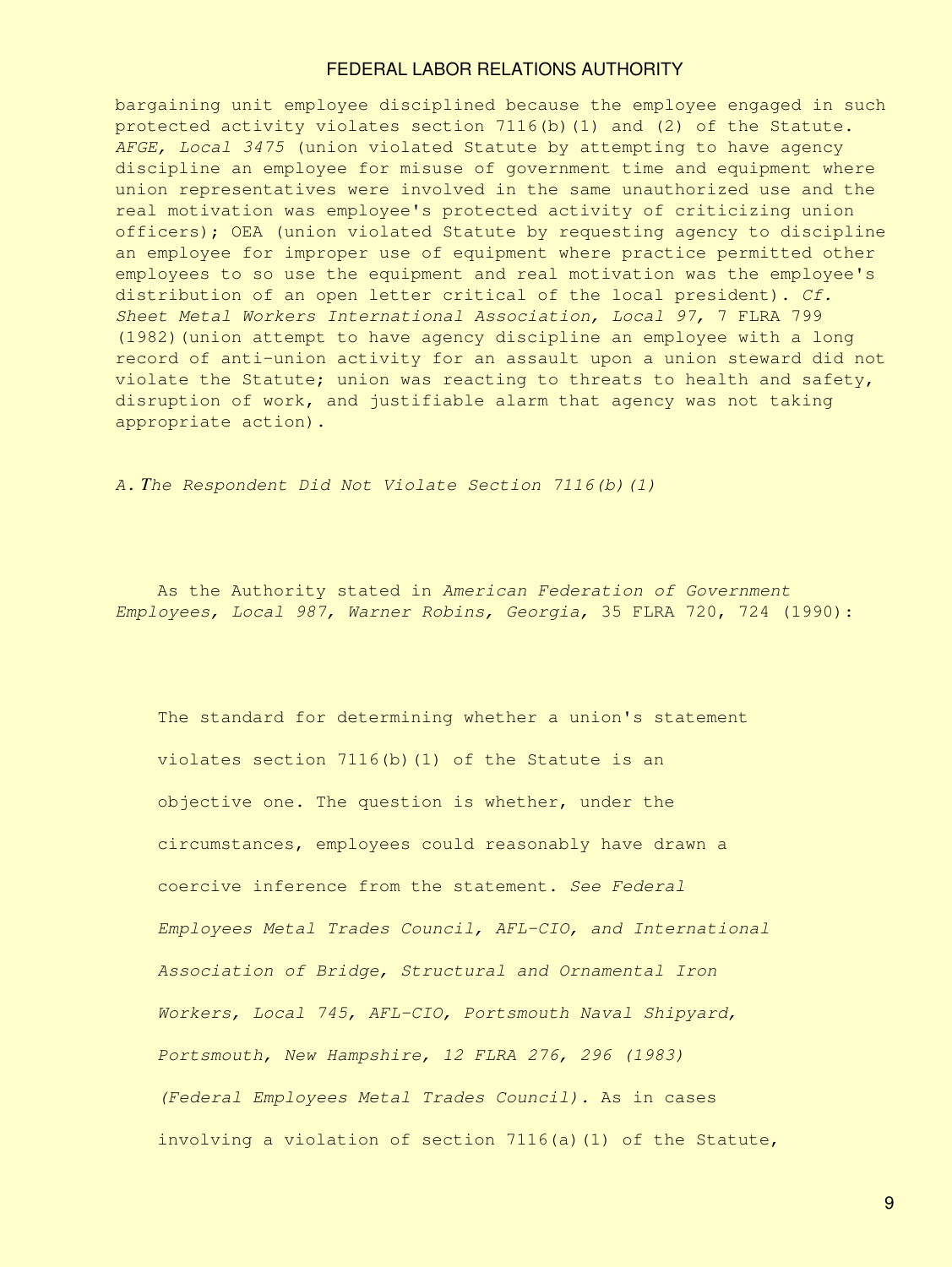the standard for a section 7116(b)(1) violation is not based on the subjective perceptions of the employee or on the intent of the speaker. See Department of the Army Headquarters, Washington, D.C. and U.S. Army Field Artillery Center and Fort Sill, Fort Sill, Oklahoma, 29 FLRA 1110, 1124 (1987).

Considering the objective facts and circumstances, a preponderance of the evidence does not demonstrate that Ms. Caisse could reasonably infer that the Union was threatening or coercing her in the exercise of her protected right to criticize the Union and refrain from membership in it.

The Union's July 27, 1998, letter addressed Ms. Caisse's remarks on July 21, 1998. It was written in light of Mr. Thoms' proposed discipline for rude and discourteous remarks, which allegedly violated the courtesy provisions of the Annual Personnel Reminders booklet. The Union alleged that Thoms' remarks were "much less provocative and damaging" than Ms. Caisse's and asked for an investigation and remedial action. The request can reasonably be interpreted as a request for SSA to take disciplinary action against Ms. Caisse under the courtesy provisions if justified by the circumstances. Given Mr. Thoms' proposed discipline and the reasonably perceived nature of the Ms. Caisse's remarks regarding the deceased employee and Mr. Thoms, this was a legitimate request. It, in effect, asked for evenhanded application of the courtesy provisions by management.

Surprisingly, in view of their distant relationship, Ms. Caisse had initiated the conversation with Mr. Thoms, and her comments to him were reasonably perceived as a "rude, inflammatory comment" about Thoms and the deceased employee, thus resulting in such a request by the Union. The requested investigation and the resulting inquiry by management of Ms. Caisse did not constitute an improper inquiry or interference with her protected rights. She was merely asked for her recollection of the conversation, "her side of the story," and assured that no decision had been made concerning "remedial action." It is apparent that both the Union and management saw the inquiry as relating to SSA's courtesy provisions as management advised the Union, upon completion of its investigation, that "[w]hile we have concluded no action can be taken based upon your allegations, let me assure you that rude or discourteous behavior by any employee in the Salem office is not condoned."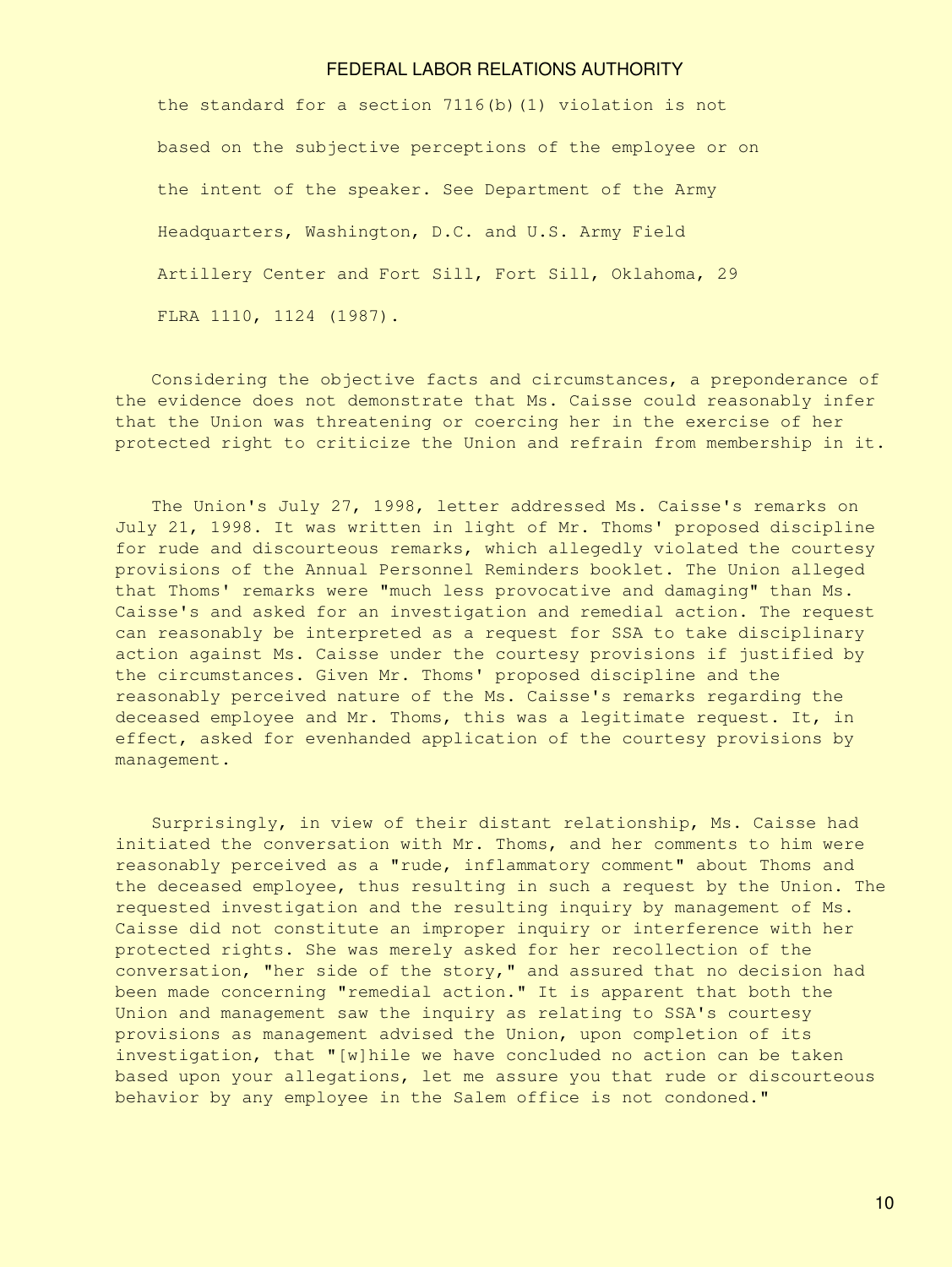The Union's statement, that it would "initiate appropriate action" if SSA failed to do so, also did not constitute interference with Ms. Caisse's rights under the Statute. The Union's statement cannot be interpreted as a threat by the Union to take "inappropriate" action against Ms. Caisse, and the Union did proceed to take what is "appropriate action" under its collective bargaining agreement by filing a grievance against management following its receipt of management's response.

*B. The Respondent Did Not Violate Section 7116(b)(2)*

"In order to find that a union has violated section 7116(b)(2) of the Statute, the record must show that the union caused or attempted to cause an agency to discriminate in connection with an employee's hiring, tenure, promotion, or other conditions of employment." *American Federation of Government Employees, Local 1931, AFL-CIO, Naval Weapons Station Concord, Concord, California,* 34 FLRA 480, 488 (1990).

 The framework of *Letterkenny Army Depot,* 35 FLRA 113 (1990)(*Letterkenny*) applies in cases of alleged discrimination by a labor organization. *American Federation of Government Employees, Local 1345, Fort Carson, Colorado,* 53 FLRA 1789 (1998). Under the *Letterkenny* framework, the General Counsel must initially establish that the employee was engaged in protected activity and that the activity was a motivating factor in the treatment of the employee. Thereafter, a respondent may seek to establish an affirmative defense that there was a legitimate justification for its action and that the same actions would have been taken even in the absence of the protected activity. *Federal Emergency Management Agency*, 52 FLRA 486, 490 n.2 (1996).

 Applying the *Letterkenny* framework, I conclude that although Ms. Caisse was engaged in protected activity by exercising her right to refrain from joining the Union, which was known to the Union, and was reasonably perceived by the Union to have made a derogatory reference to Union members or officials, which was also protected activity, the General Counsel did not establish that this activity was a motivating factor in the Union's treatment of her. Further, the Union established that there was a legitimate justification for its action.  $(6)$ 

As noted above, the reasonably perceived nature of Ms. Caisse's remarks regarding the deceased employee and Mr. Thoms prompted the Union's legitimate request for a management investigation to ensure evenhanded application of the courtesy provisions in light of the recent proposed disciplining of Mr. Thoms for a violation of these same provisions. As set forth above, the request for an investigation and the resulting inquiry by management of Ms. Caisse concerning her comments does not support a finding that the Union caused or attempted to cause SSA to take any action adverse to Ms. Caisse's conditions of employment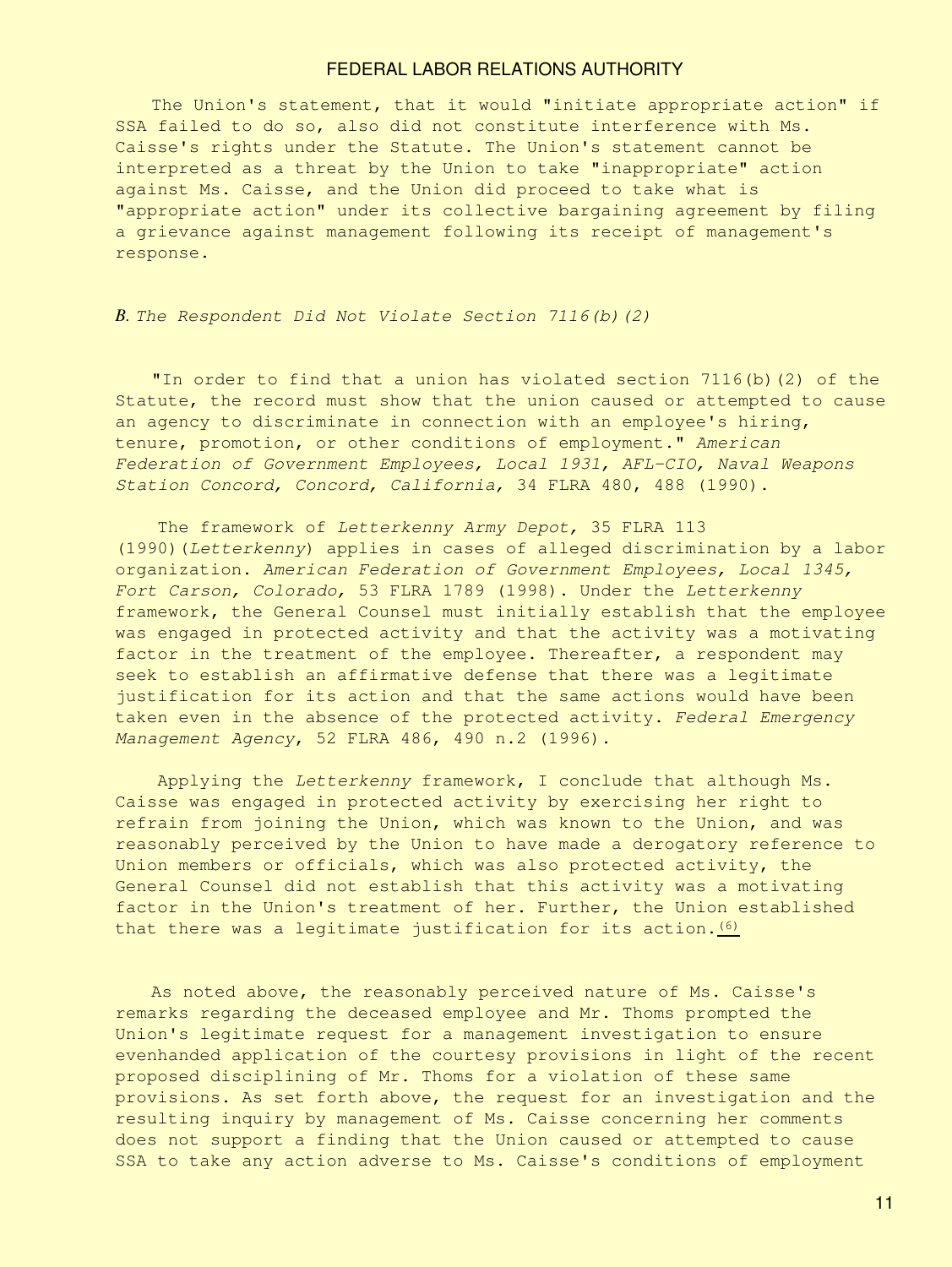because she exercised rights protected by the Statute. The inquiry did not change or affect any of Caisse's employment conditions.  $(7)$ 

It is concluded that a preponderance of the evidence does not establish that the Union violated section  $7116(b)(1)$  and  $(2)$ , and independently violated section 7116(b)(1), when the Union's president, Andrew Krall, wrote the July 27, 1998, letter to Salem District Office, SSA.

Based on the above findings and conclusions, it is recommended that the Authority issue the following Order:

#### **ORDER**

The complaint is dismissed.

Issued, Washington, DC, June 10, 1999.

GARVIN LEE OLIVER

Administrative Law Judge

<span id="page-11-0"></span>1. The complaint does not allege that the Union violated the Statute by not including the Charging Party in its polling about work flow changes. The General Counsel points out that this evidence shows that the Union's President, Mr. Krall, was on notice of the Charging Party's status as a non-member.

Mr. Krall acknowledged that he knew of Ms. Caisse "since the polling incident in May of 1998."

 *\_\_\_\_\_\_\_\_\_\_\_\_\_\_\_\_\_\_\_\_\_\_\_\_*

<span id="page-11-1"></span>2. Ms. Caisse testified that, in a conversation with management about Thoms' e-mail comments concerning the district manager, she did express the view that she did not personally approve of Thoms' comments and thought they were offensive, but she did not suggest that Thoms should be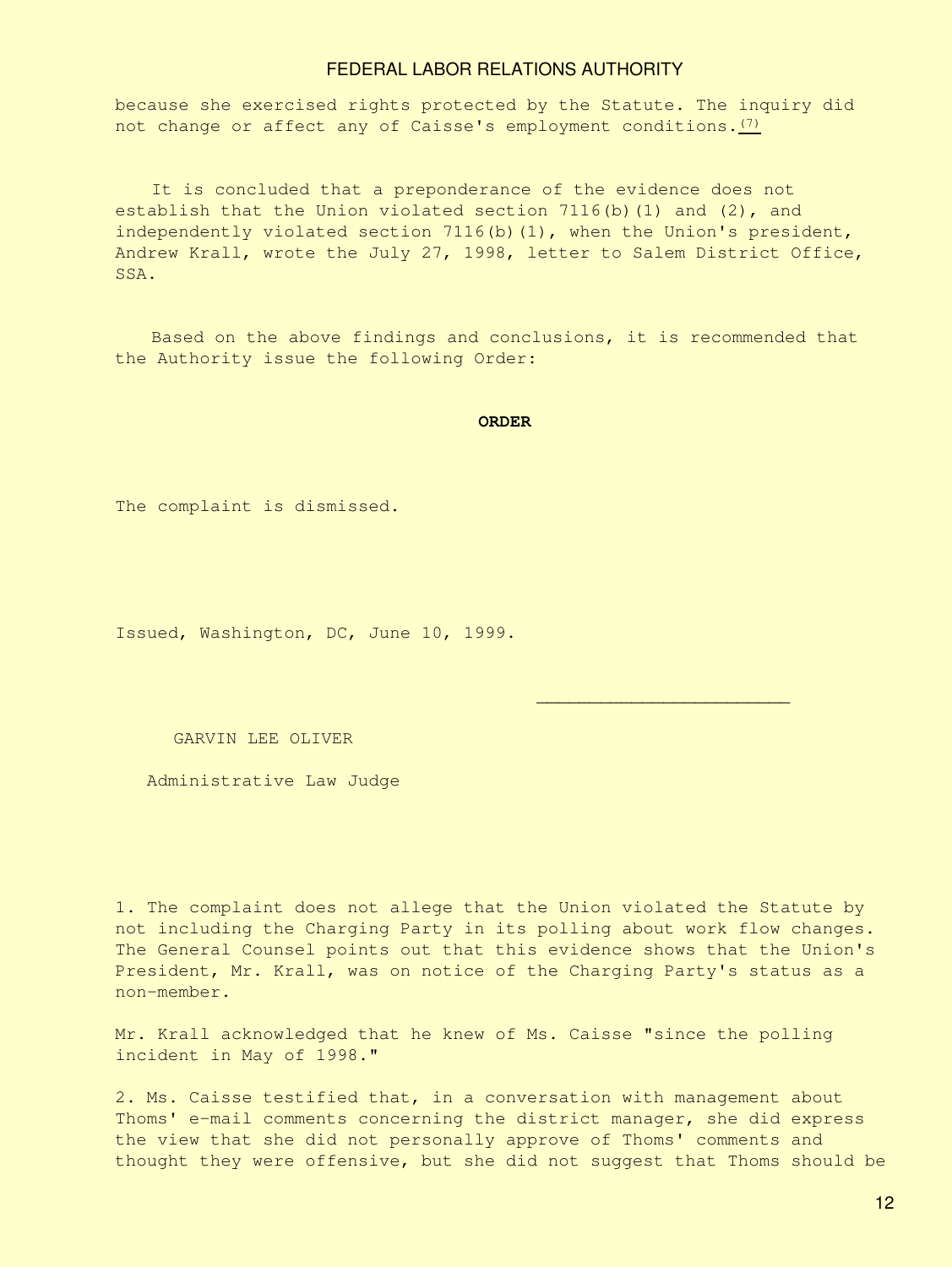disciplined or state that she was angry with Thoms because of the message.

<span id="page-12-0"></span>3. Thoms testified that Caisse used the words "union loudmouth or union big mouth" to describe Wilson. Ms. Caisse denied that she used these words, but did say Wilson "could be loud and obnoxious." Clothey testified that Caisse's words were, "I thought you might know of him because he is a loudmouth and I thought the union might know of him." Clothey testified that Caisse said "loudmouth or big mouth or something like that" and Thoms seemed offended when he heard "union" and "loudmouth" or "big mouth."

I find from the composite testimony, and particularly that of Clothey, that the words "union" and "loudmouth" or "big mouth" were not used together by Caisse in referring to Wilson, but were used in the same sentence. Given the guarded relations between Caisse and Thoms, I conclude that Thoms could have reasonably gained the impression that the words were used together as a derogatory reference to him and the deceased, or as stated in the Union's letter set forth below, "went on to suggest that Bill should know the deceased because he had worked with Bill Ross and was a 'union loud mouth'."

<span id="page-12-1"></span>4. Mr. Thoms could not recall making any comment to this effect. He claimed that he "mumbled something about how I was sorry for him and his family and immediately left the area."

<span id="page-12-2"></span>5. The grievance seeks remedies including a new and compete investigation of Ms. Caisse's statements concerning Wilson. The grievance is pending arbitration.

<span id="page-12-3"></span>6. Mr. Kroll testified that he wrote the letter to: (1) protect Thoms since Ms. Caisse had supplied information used in Thoms' proposed suspension for discourteous conduct and may have made the statement to further provoke him; (2) to request evenhanded application of the courtesy provisions by the district manager; and (3) to protest the inappropriate reference to the employee who committed suicide. Based on the record as a whole and the information that Mr. Kroll had received, I conclude that it is inherently probable that the event occurred in the manner described and credit his testimony.

<span id="page-12-4"></span>7. Consistent with section 7102, an employee engaged in otherwise protected activity could only be disciplined by an agency for remarks or actions that exceeded the boundaries of protected activity such as flagrant misconduct. Department of Defense, Defense Mapping Agency, Aerospace Center, St. Louis, Missouri, 17 FLRA 71, 80-83 (1985)(collecting cases). Ms. Caisse's remarks concerning the deceased employee could, of course, be separately considered under the agency's